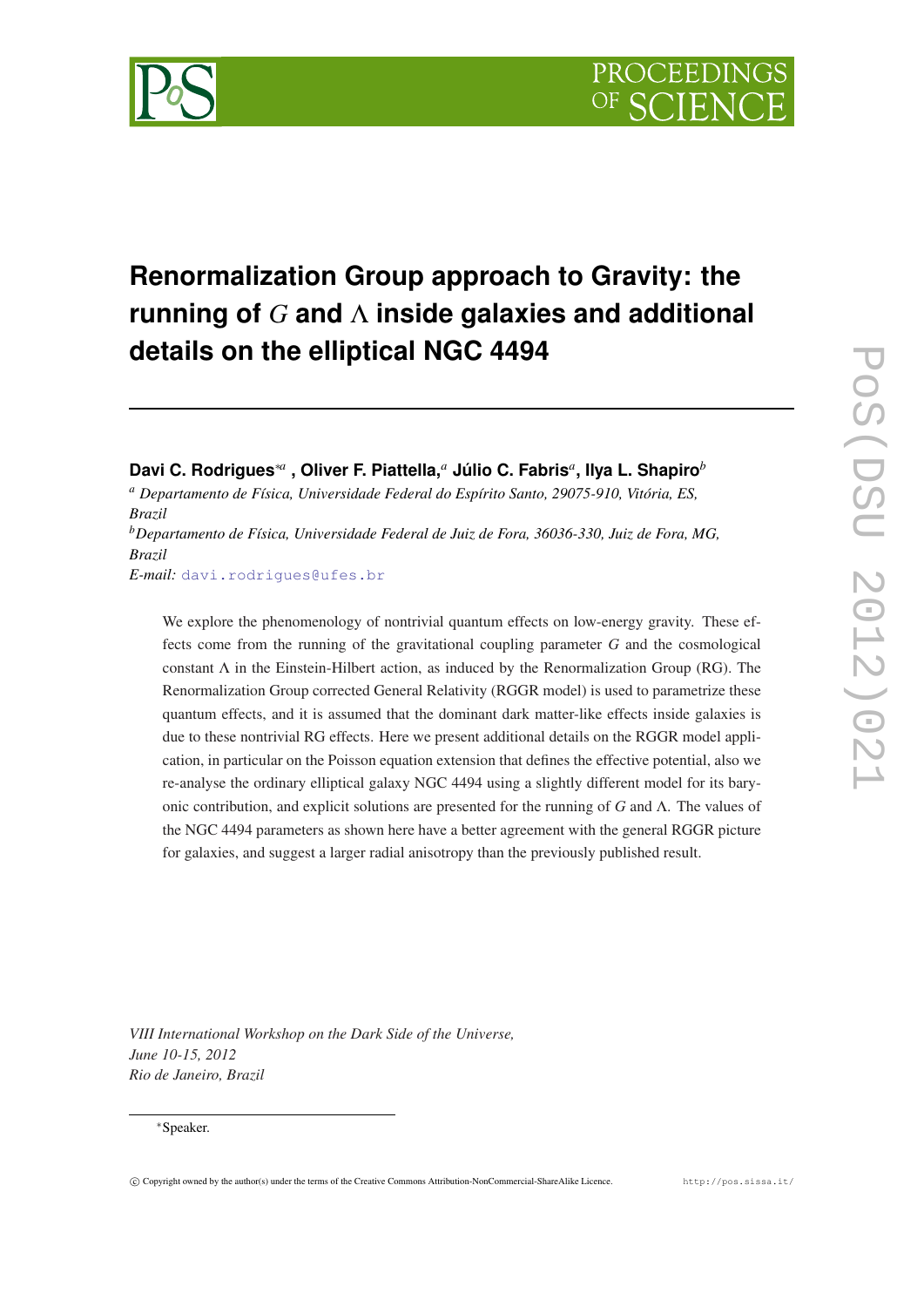# <span id="page-1-0"></span>1. Introduction

In Refs. [\[1,](#page-7-0) [2](#page-7-0), [3](#page-7-0), [4](#page-7-0), [5,](#page-7-0) [6\]](#page-7-0) we presented new results on the application of renormalization group (RG) corrections to General Relativity in the astrophysical domain, in particular on a possible relation between RG large scale effects and dark matter-like effects in galaxies. The resulting phenomenological model was named RGGR. These developments were directly based on the RG application to gravity of Ref. [[7](#page-7-0)], and are consistent with the phenomenological consequences of diverse approaches to the subject, including the related to the asymptotic safety scenario of quantum gravity, see in particular Refs. [[8](#page-7-0), [9](#page-7-0), [10\]](#page-7-0).

Currently, in the context of quantum field theory in curved space time, it is impossible to construct a formal proof that the coupling parameter *G* is a running parameter in the infrared. However, this possibility can not be ruled out. The possibility of General Relativity being modified in the far infrared due to the renormalization group (RG) has been considered in different contexts, for instance, [[11](#page-7-0), [12](#page-7-0), [13,](#page-7-0) [14](#page-7-0)]. The previous attempts to apply this picture to galaxies have considered for simplicity point-like galaxies (e.g., [[7](#page-7-0), [8\]](#page-7-0)). We extended previous considerations by identifying a proper renormalization group energy scale  $\mu$  and by evaluating the consequences considering the observational data of disk [\[1\]](#page-7-0) and elliptical [[2](#page-7-0)] galaxies. We proposed in Ref. [[1](#page-7-0)] the existence of a relation between  $\mu$  and the local value of the Newtonian potential (this relation was reinforced afterwards [\[15](#page-7-0)]). With this choice, the renormalization group-based approach (RGGR) was capable to mimic dark matter effects with great precision. Also, it is remarkable that this picture induces a very small variation on the gravitational coupling parameter *G*, namely a variation of about  $10^{-7}$ of its value across a galaxy (depending on the matter distribution). We call this model RGGR, in reference to Renormalization Group corrected General Relativity.

## 2. The RGGR effective potential and the running of *G* and Λ

This section is, in part, a review on the RGGR dynamics, but the route to deduce the effective potential is new, and an explicit expression for the modified Poisson equation (for spherical symmetry) is here presented. Additional details on this deduction will appear in Ref. [[16\]](#page-7-0). Also, from this route comes the equation that governs the  $\Lambda$  running inside galaxies, which was used in Ref. [\[2\]](#page-7-0). Another approach to find the effective potential, which was used previously, is to use a conformal transformation.

#### 2.1 Effective potential and the modified Poisson equation

The gravitational coupling parameter *G* may behave as a true constant in the far IR limit, leading to standard General Relativity in such limit. Nevertheless, in the context of QFT in curved space time, there is no proof on that. According to Refs. [\[7,](#page-7-0) [4](#page-7-0)], a certain logarithmic running of *G* is a direct consequence of covariance and must hold in all loop orders. Hence the situation is as follows: either there is no new gravitational effect induced by the renormalization group in the far infrared, or there are such deviations and the gravitational coupling runs as

$$
\beta_{G^{-1}} \equiv \mu \frac{dG^{-1}}{d\mu} = 2\nu \frac{M_{\text{Planck}}^2}{c\hbar} = 2\nu G_0^{-1}.
$$
\n(2.1)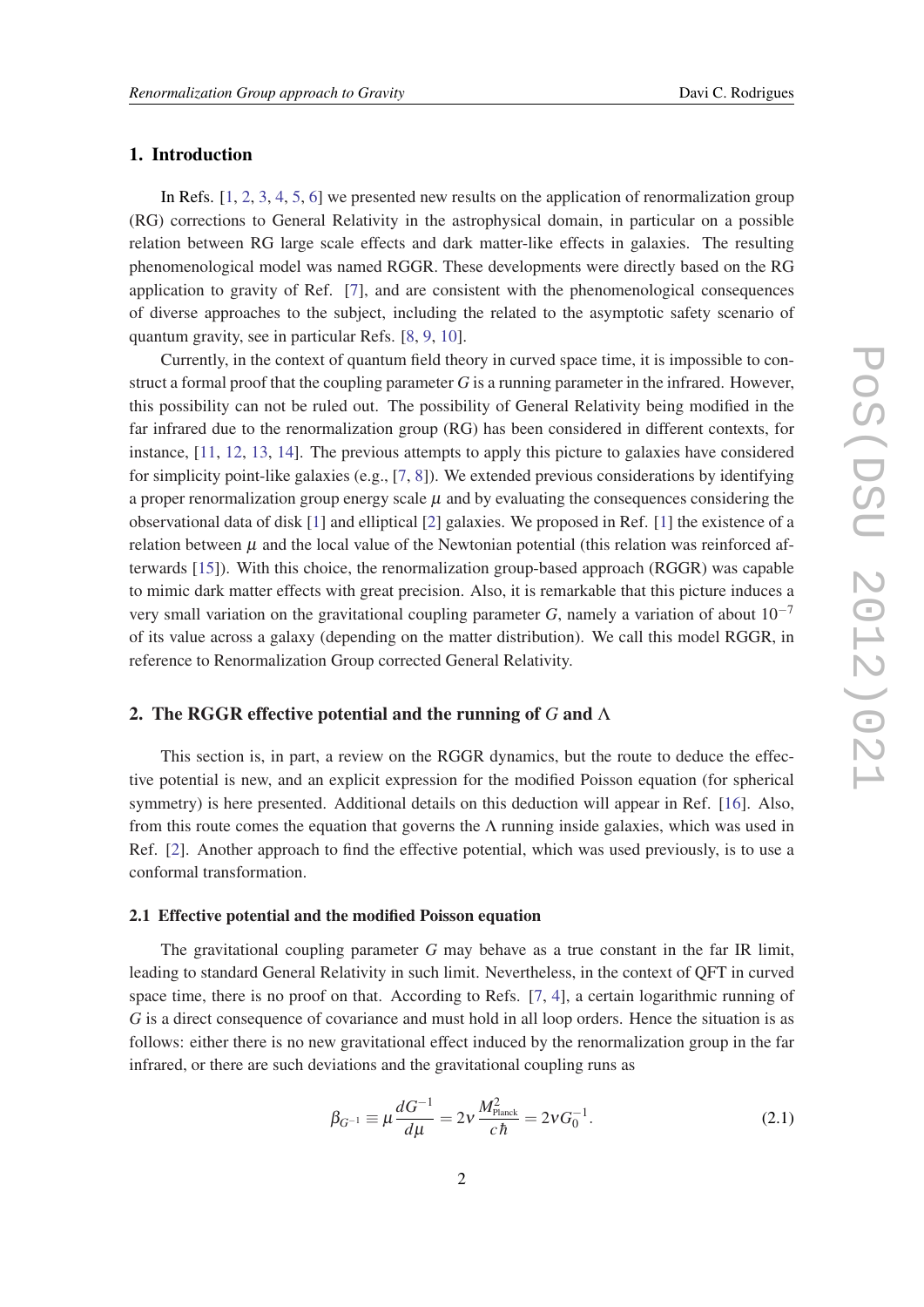<span id="page-2-0"></span>Equation [\(2.1\)](#page-1-0) leads to the logarithmically varying  $G(\mu)$  function,

$$
G(\mu) = \frac{G_0}{1 + v \ln(\mu^2/\mu_0^2)},
$$
\n(2.2)

where  $\mu_0$  is a reference scale introduced such that  $G(\mu_0) = G_0$ . The constant  $G_0$  is the gravitational constant as measured in the Solar System. Actually, there is no need to be very precise on where *G* assumes the value of *G*0, due to the smallness of the variation of *G*; moreover, within the weak field limit, the value of  $\mu_0$  is dynamically irrelevant, as it will be shown. The dimensionless constant  $v$  is a phenomenological parameter which depends on the details of the quantum theory leading to eq. (2.2). Since we have no means to compute the latter from first principles, its value should be fixed from observations. The first possibility, namely of no new gravitational effects in the far infrared, corresponds to  $v = 0$ .

The form of the action in question is simply the Einstein-Hilbert one, in which *G* appears inside the integral, namely, $<sup>1</sup>$ </sup>

$$
S_{\text{RGGR}}[g] = \frac{c^3}{16\pi} \int \frac{R - 2\Lambda}{G} \sqrt{-g} d^4 x. \tag{2.3}
$$

In the above, *G* and Λ are external scalar fields, that is, their dynamics do not come from pure classical arguments, but are given from the RG equations; in particular *G* satisfies (2.2). For the problem of internal galaxy kinematics, the cosmological constant effects are negligible (as expected and as shown in [\[2\]](#page-7-0)).

The above, together with some energy-momentum tensor  $T_{\mu\nu}$ , leads to the following field equations (see, e.g. [[17,](#page-8-0) [2](#page-7-0)])

$$
G_{\mu\nu} + \Lambda g_{\mu\nu} + G \Box G^{-1} g_{\mu\nu} - G \nabla_{\mu} \nabla_{\nu} G^{-1} = \frac{8\pi G}{c^4} T_{\mu\nu}.
$$
 (2.4)

To find solutions for static spherically symmetric space-times (a natural symmetry for some ellipticals, including NGC 4494), the following line element will be considered,

$$
ds^{2} = -e^{\kappa(r)}c^{2}dt^{2} + e^{\eta(r)}dr^{2} + r^{2}d\theta^{2} + r^{2}\sin(\theta)d\phi^{2}.
$$
 (2.5)

To be clear, by weak field it is mean that both  $\kappa$  and  $\eta$  are much smaller than one. Also it will be assumed "small RG corrections", i.e. that  $G(\mu)$ , as given by (2.2), satisfies  $|G(\mu)/G_0 - 1| \ll 1$ .

From the geodesics, one finds that  $\kappa$  acts as the effective potential, in the sense that its gradient is proportional to the acceleration felt by a test particle. But contrary to General Relativity,  $\kappa$  does not satisfy a Poisson equation. By solving the field equations in the presence of "dust" of density ρ(*r*),

$$
\nabla^2 \left[ \kappa + 2\nu \ln \left( \frac{\mu}{\mu_0} \right) \right] = \frac{8\pi G_0}{c^2} \rho.
$$
 (2.6)

Therefore the relation between the effective potential  $\Phi$  to the Newtonian one  $\Phi_N$  can be stated as

$$
\Phi = \Phi_N - 2vc^2 \ln\left(\frac{\mu}{\mu_1}\right),\tag{2.7}
$$

where  $\mu_1$  is an arbitrary constant (it needs not to be  $\mu_0$ ) and  $\Phi \equiv \kappa c^2/2$ .

<sup>&</sup>lt;sup>1</sup>We use the  $(- + + +)$  space-time signature.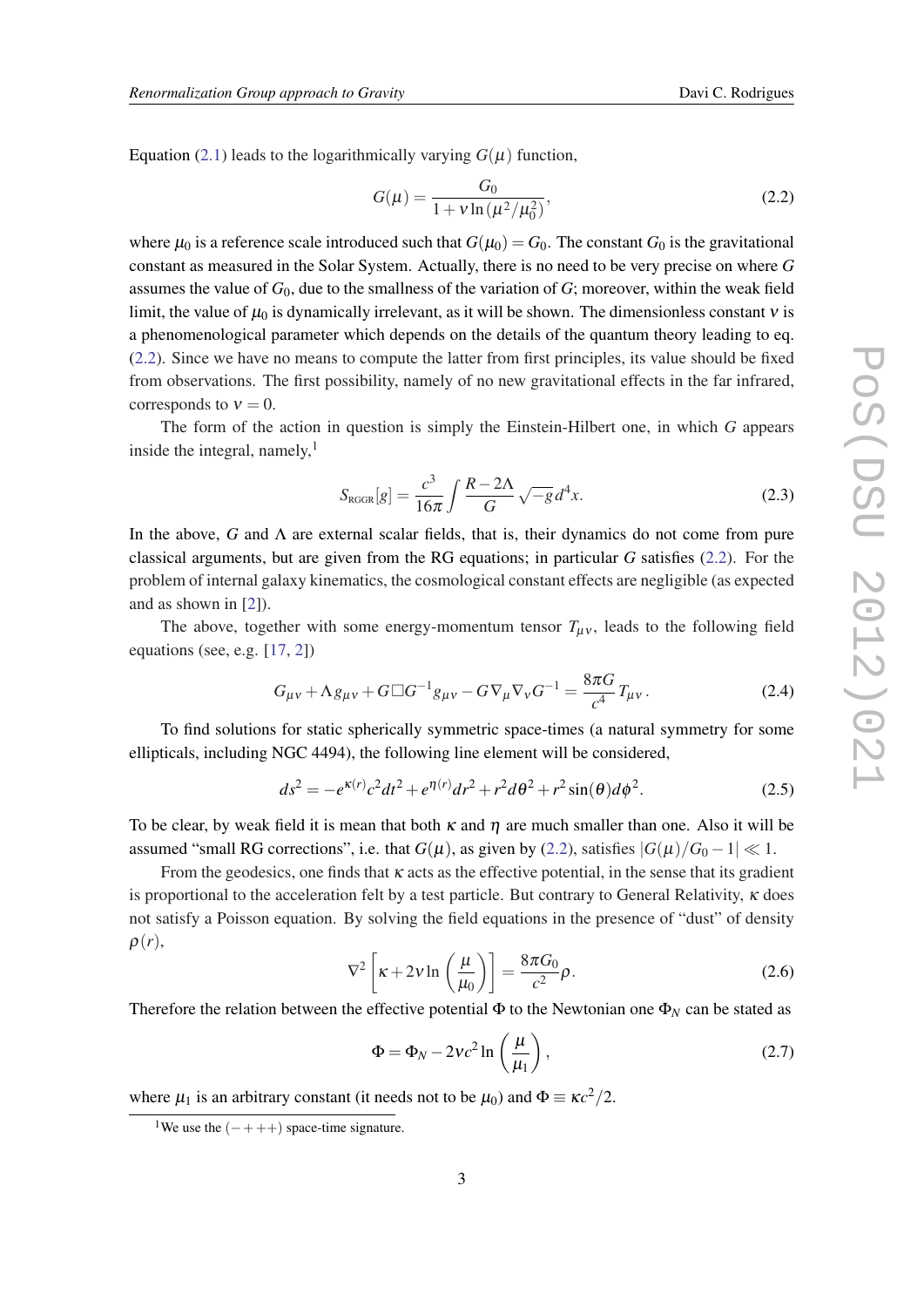#### <span id="page-3-0"></span>2.2 The energy scale setting

In order to derive a test particle acceleration, we have to specify the proper energy scale  $\mu$  for the problem setting in question, which is a time-independent gravitational phenomena in the weak field limit. This is a recent area of exploration of the renormalization group application, where the usual procedures for high energy scattering of particles cannot be applied straightforwardly. In [[1](#page-7-0)] we introduced a  $\mu$  identification that seems better justified both from the theoretical and observational points of view. The characteristic weak-field gravitational energy scale does not comes from the geometric scaling  $1/r$ , but should be found from the Newtonian potential  $\Phi_N$ , the latter is the field that characterises gravity in such limit. Therefore,

$$
\frac{\mu}{\mu_0} = f\left(\frac{\Phi_N}{\Phi_0}\right). \tag{2.8}
$$

If *f* would be a complicated function with dependence on diverse constants, that would lead to a theory with small (or null) prediction power. The simplest assumption,  $\mu \propto \Phi_N$ , leads to  $\mu \propto 1/r$ in the large *r* limit; which is unsatisfactory on observational grounds (bad Newtonian limit and correspondence to the Tully-Fisher law). One way to recover the Newtonian limit is to impose a suitable cut-off, but this rough procedure does not solves the Tully-Fisher issues [[7](#page-7-0)]. Another one is to use [\[1\]](#page-7-0)

$$
\frac{\mu}{\mu_0} = \left(\frac{\Phi_N}{\Phi_0}\right)^\alpha, \tag{2.9}
$$

where  $\Phi_0$  and  $\alpha$  are constants. The precise value of  $\Phi_0$  is irrelevant for the dynamics in the weak field limit, since  $\mu_0$  the dynamics in this limit does not depend on  $\mu_0$  as argued above. The relevant parameter is  $\alpha$ .

The parameter  $\alpha$  is a phenomenological parameter that needs to depend on the mass of the system, and it must go to zero when the mass of the system goes to zero. This is necessary to have a good Newtonian limit. From the Tully-Fisher law, it is expected to increase monotonically with the increase of the mass of disk galaxies. For more details, see [[6](#page-7-0), [2](#page-7-0), [18\]](#page-8-0).

#### 2.3 The running of  $\Lambda$

The running of Λ can be stated as a differential equation that depends on *G* and *R* alone. From the energy-momentum conservation  $(T_{\mu\nu}^{\;\;\;;\nu} = 0)$ , together with the Bianchi identities  $(G_{\mu\nu}^{\;\;\;;\nu} = 0)$  [\[2\]](#page-7-0),

$$
\nabla_{\mathbf{v}}\left(\frac{\Lambda}{G}\right) = \frac{1}{2}R\nabla_{\mathbf{v}}G^{-1},\tag{2.10}
$$

since  $(\Box \nabla_v - \nabla_v \Box) G^{-1} = R_{vK} \nabla^K G^{-1}$ . The above result is exact. Equation (2.10) also appeared in Refs. [\[19](#page-8-0), [20\]](#page-8-0). And from eqs.(2.9, 2.10),

$$
\Lambda' = 2\nu\alpha \frac{\Phi'_N}{\Phi_N} \left[ \frac{4\pi G\rho}{c^2} + \Lambda + 3\nu\alpha \left( \frac{\nabla^2 \Phi_N}{\Phi_N} - \frac{\Phi_N^2}{\Phi_N^2} \right) \right].
$$
 (2.11)

Hence, from the knowledge of the matter distribution, one can find  $\Phi_N$  and consequently  $\Lambda(r)$ .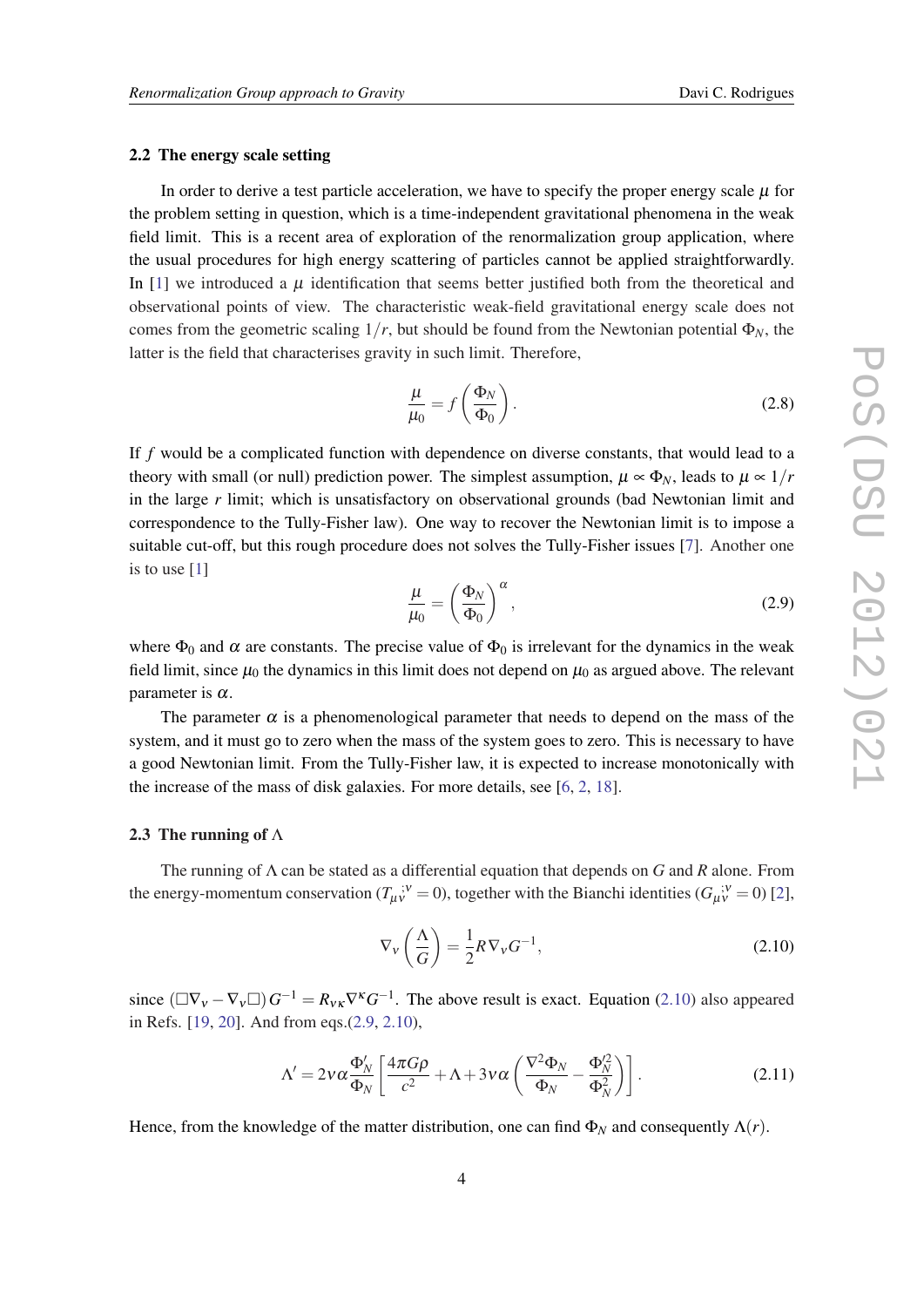## 2.4 Application to spherically symmetric Jeans equation

Since elliptical galaxies are mainly supported by velocity dispersions (VD), the main equation for galaxy kinematics in this case is the following expression for the projected (line-of-sight) VD (see also [[21](#page-8-0)]),

$$
\sigma_p^2(R) = \frac{2G_0}{I(R)} \int_R^{\infty} K\left(\frac{r}{R}\right) \frac{\ell(r)M(r)}{r} dr,\tag{2.12}
$$

where

$$
K(u) \equiv \frac{1}{2}u^{2\beta - 1} \left[ \left( \frac{3}{2} - \beta \right) \sqrt{\pi} \frac{\Gamma(\beta - 1/2)}{\Gamma(\beta)} + \beta B \left( \frac{1}{u^2}, \beta + \frac{1}{2}, \frac{1}{2} \right) - B \left( \frac{1}{u^2}, \beta - \frac{1}{2}, \frac{1}{2} \right) \right],
$$
 (2.13)

 $B(x, a, b) = \int_0^x t^{a-1} (1 - t^{b-1}) dt$  is the incomplete beta function,  $\Gamma$  is the Gamma function, *r* stands for the deprojected (spherical) radius,  $R$  for the projected (line of sight) radius,  $I(R)$  is the luminosity intensity,  $\ell(r)$  is the luminosity density (found from the deprojection of  $I(R)$ ),  $\beta$  is the anisotropy parameter (it is zero if the galaxy has an isotropic VD profile) and  $M(r)$  is the total (effective) mass of the system at the radius *r*. See Ref. [[2](#page-7-0)] and references therein for additional details. In the case of Newtonian gravity without dark matter, *M*(*r*) would stand, within a good approximation, as the stellar mass inside the radius  $r$ , i.e.,  $M_*(r)$ .

For RGGR without dark matter, the total mass inside the radius *r* is the baryonic mass  $M_*(r)$ . Nevertheless, the non-Newtonian gravitational effects of RGGR for spherically symmetric systems can be understood from the Newtonian perspective as if the total mass was given by the following total effective mass [[2](#page-7-0)]

$$
M(r) = M_*(r) + M_{\text{RGGR}}(r),
$$
\n(2.14)

with

$$
M_{\text{RGGR}}(r) = \frac{\alpha v c^2}{G_0} \frac{r}{1 + \frac{4\pi r}{M_*(r)} \int_r^{\infty} \rho_*(r') r' dr'}.
$$
 (2.15)

The above is the the essential equation to model elliptical galaxies (compatible with the spherical approximation) within RGGR.

## 3. NGC 4494

#### 3.1 Mass models

NGC 4494 is an ordinary elliptical recently analysed within RGGR [[2](#page-7-0)], and which has received considerable attention previously, in particular due to its apparent lack of dark matter [\[22](#page-8-0)]. Here we present a variation of the analysis presented in that Ref. [\[2\]](#page-7-0), namely we do not directly use the photometric data with the Sérsic extension to model the stellar mass, instead only the Sérsic profile that best fit the surface brightness of this galaxy is used (an approach here labeled "Full Sérsic"). See Table [1](#page-5-0) and Fig. [1](#page-5-0).

In part this is relevant to evaluate to what extent our results presented in [\[2\]](#page-7-0) are robust to small changes on the baryonic mass content. The main results are i) within the  $1\sigma$  error bars, the results are compatible; ii) the best fit value for the anisotropy parameter considerably moves towards radial anisotropy (from about isotropy to 0.44) (see further comments in the Conclusions).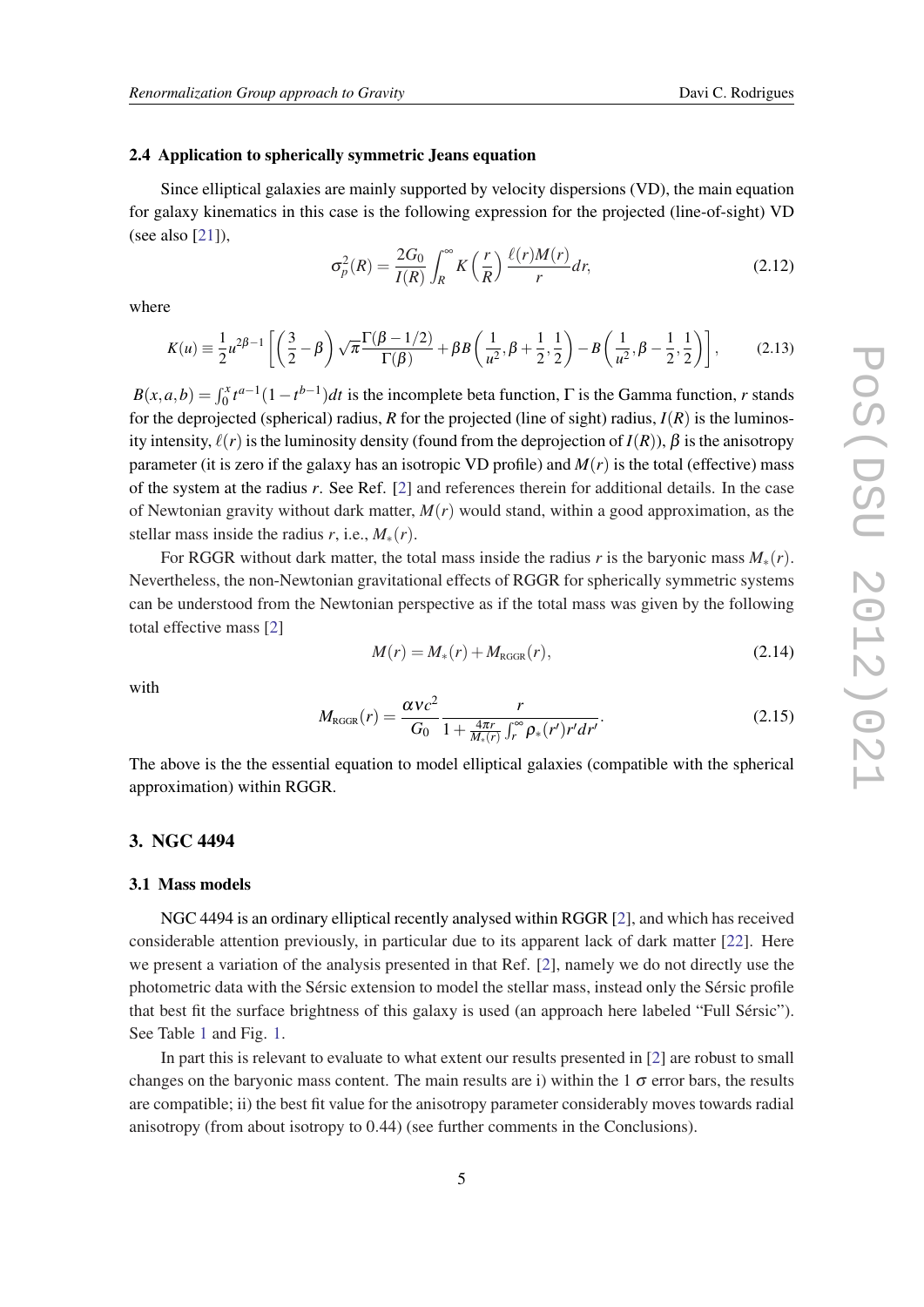<span id="page-5-0"></span>

| NGC 4494                           |                        |                        |                                                        |                            |          |                       |
|------------------------------------|------------------------|------------------------|--------------------------------------------------------|----------------------------|----------|-----------------------|
| <b>RGGR</b> without dark matter    |                        |                        |                                                        |                            |          |                       |
| Stellar model $(1)$                | $\alpha v \times 10^7$ | В                      | $ \Upsilon_*^B/(\frac{M_\odot}{L_{\odot,\mathrm{B}}})$ | Mass $(10^{10} M_{\odot})$ | $\chi^2$ | $\chi^2_\mathrm{red}$ |
| Full Sérsic+ $\beta_{[0]}$         | $0.77 \pm 0.6$         | $\theta$               | $4.27 \pm 0.31$                                        | $10.1 \pm 1.5$             | 9.02     | 0.38                  |
| Full Sérsic+ $\beta_{[0,1]}$       | $2.6^{+0.99}_{-2.0}$   | $0.44^{+0.52}_{-0.41}$ | $3.4^{+0.98}_{-3.1}$                                   | $8.0^{+3.0}_{-7.9}$        | 5.10     | 0.22                  |
| Full Sérsic+K.IMF+ $\beta_{[0]}$   | $0.84 \pm 0.43$        | $\theta$               | $4.23 \pm 0.21$                                        | $10.0 \pm 1.3$             | 9.09     | 0.36                  |
| Full Sérsic+K.IMF+ $\beta_{[0,1]}$ | $1.17 \pm 0.70$        | $0.19 \pm 0.19$        | $4.09 \pm 0.32$                                        | $9.7 \pm 1.5$              | 7.06     | 0.29                  |

Table 1: NGC 4494 results for RGGR, assuming that the stellar mass profile is only given by a Sérsic profile. This table extends a table on this galaxy in Ref.[[2](#page-7-0)], see this reference for further details. (1)  $\beta_{[0]}$  indicates isotropic VD,  $\beta_{[0,1]}$ indicates constant anisotropy with  $\beta \in [0,1]$  (except for the error bars, the above also holds for  $\beta \in [-1,1]$ ), K.IMF is a reference to Kroupa IMF, and it means that the expected value of  $\Upsilon_*$  was used in the  $\chi^2$  definition (it was used  $4.2 \pm 1.0 M_{\odot}/L_{\odot}$  $4.2 \pm 1.0 M_{\odot}/L_{\odot}$  $4.2 \pm 1.0 M_{\odot}/L_{\odot}$  [[23\]](#page-8-0)). For details on this procedure see Ref. [2].



Figure 1: Two NGC 4494 mass models within RGGR and without dark matter. The curves refer to mass models composed by the stellar component (given by a Sérsic profile) and RGGR gravity. The black solid lines are the resulting VD for each model, the yellow dashed and blue dotted lines are respectively the stellar Newtonian and non-Newtonian contributions to the total VD. One of the models assumes isotropy ( $\beta = 0$ ), the second assumes  $\beta \in [-1,1]$ . The vertical dashed line signs the radius above which the observational data is considered for the fitting procedure (10 arcsec).

The four models presented in Table 1 lead to total stellar masses that are inside the range expected from the Kroupa (and Chabrier) IMF's [[23\]](#page-8-0), namely  $M_* \in [8.0M_{\odot}, 12.0M_{\odot}]$ . The found anisotropy values are also reasonable [\[23](#page-8-0)]. On the other hand, only the second model has a value of  $\alpha$  compatible with the baryonic matter amount of this galaxy<sup>2</sup>, all the others display a "dearth of RG effects" for the given baryonic content. This has some similarities with the ΛCDM case, where some radial anisotropy is needed to find reasonable amounts of dark matter [\[22](#page-8-0), [24](#page-8-0)].

#### 3.2 The running of *G* and Λ inside NGC 4494

From the NGC 4494 results above, here the corresponding running of *G* and Λ inside this

<sup>&</sup>lt;sup>2</sup>In accordance with expectations driven by the analysis of other galaxies, see the conclusions.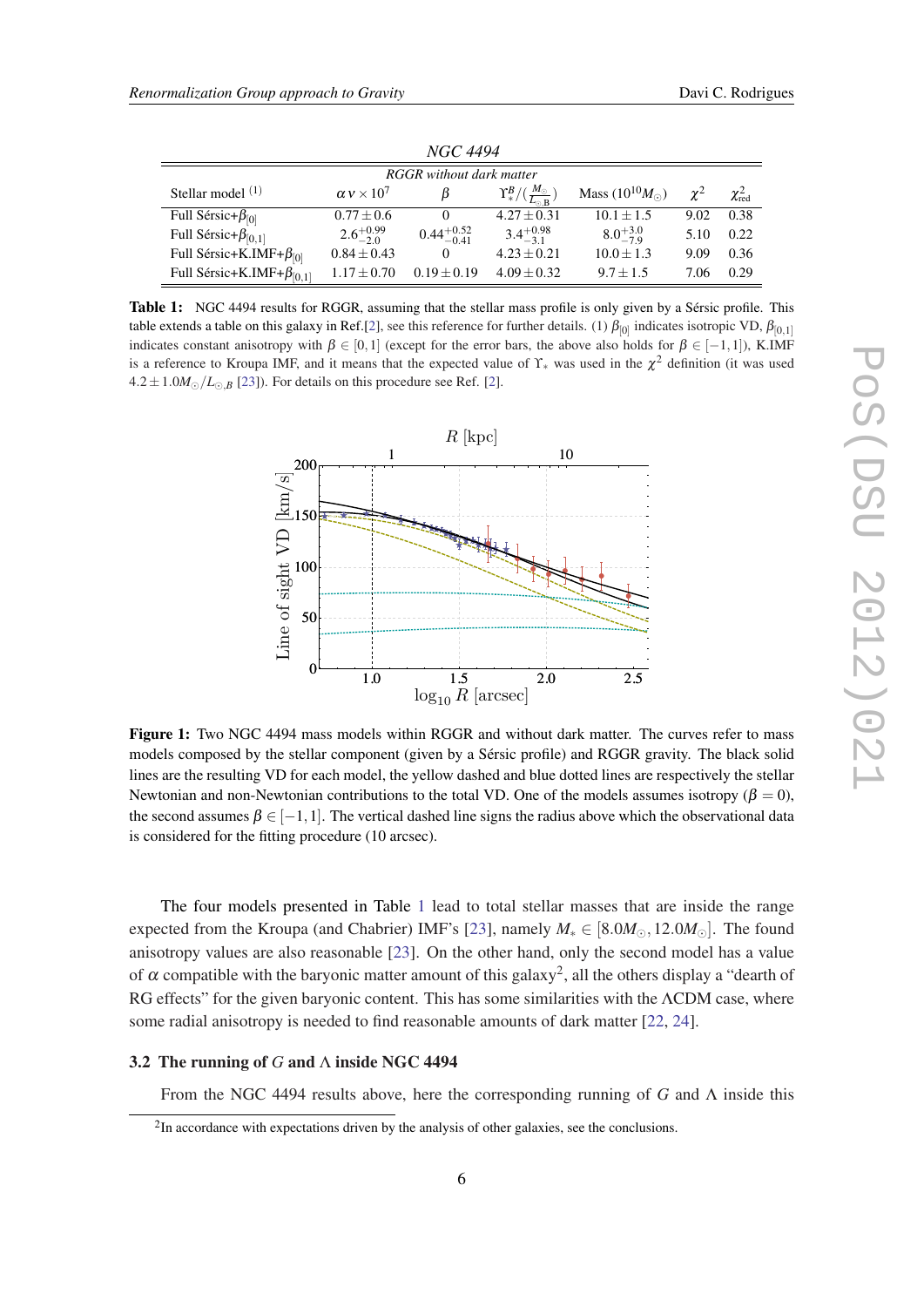galaxy are shown. A priori, according to eqs. [\(2.2,](#page-2-0) [2.9](#page-3-0)),  $G(r)$  depends on the value of  $\Phi_0$  (or  $\mu_0$ ), nevertheless dynamically such constant plays no role (it can be anything and it will not have dynamical impact whenever the weak field approximation holds).



Figure 2: The plots show the variation of *G* (left) and  $\Lambda$  (right) inside NGC 4494, both plots considers two models, "Full Sérsic+ $\beta_{[0]}$ " (black on the left plot, blue on the right plot) and "Full Sérsic+ $\beta_{[0,1]}$ " (cyan on the left plot, black on the right plot). Both of the *G* plots in the left are normalised with  $G(0) = G_0$ ; the latter fixes the (dynamically irrelevant) constant  $\Phi_0$  for each model. The right plot compares the ratio of the absolute value of  $\Lambda(r)$  and  $4\pi G\rho_*/c^2$  to  $\Lambda(25R_e)$  (for further details, see also [[2\]](#page-7-0)). The solid curve corresponds to  $4\pi G\rho_*(r)/(c^2\Lambda_0)$ , the dashed curve to  $\Lambda(r)/\Lambda_0$ . In both cases, the absolute value of  $\Lambda$ , at any radius, is too small to significantly change the average internal galaxy dynamics, which is in accordance with the approximations used to derive the effective potential of RGGR.

## 4. Conclusions

In summary, RGGR is a model based on the theoretical possibility that the beta function of the gravitational coupling parameter *G* may not be zero in the far infrared. Currently, there is no way to directly deduce this behaviour from first principles, nevertheless eq.  $(2.1)$  is a natural, if not unique, possibility that has appeared many times before in the context of Quantum Field Theory in curved space-time.

RGGR without dark matter is a model with one phenomenological free parameter  $(\alpha)$  which is capable of dealing with the kinematics of diverse galaxies. The  $\alpha$  relation to other physical parameters is being disclosed in a work in progress [[18\]](#page-8-0). In particular, we are unveiling a correlation between  $\alpha$  and the galaxy baryonic mass. The galaxy that was in worst agreement with such correlation was NGC 4494, since it displayed a too low  $\alpha v$  value for its mass (considering the solutions presented in Ref.[\[2\]](#page-7-0)). Here it is commented that with a small change on the modelling of the baryonic mass (i.e., modelling its mass exclusively from its Sérsic profile, which is well inside the errors on the conversion from light to mass), a greater tendency towards higher radial anisotropy, lower mass and higher  $\alpha$  was found (model with free constant anisotropy). The corresponding mass is still inside the mass range associated with the Kroupa IMF [[23\]](#page-8-0), and fits much better within the general picture that is being unveiled [[18](#page-8-0)].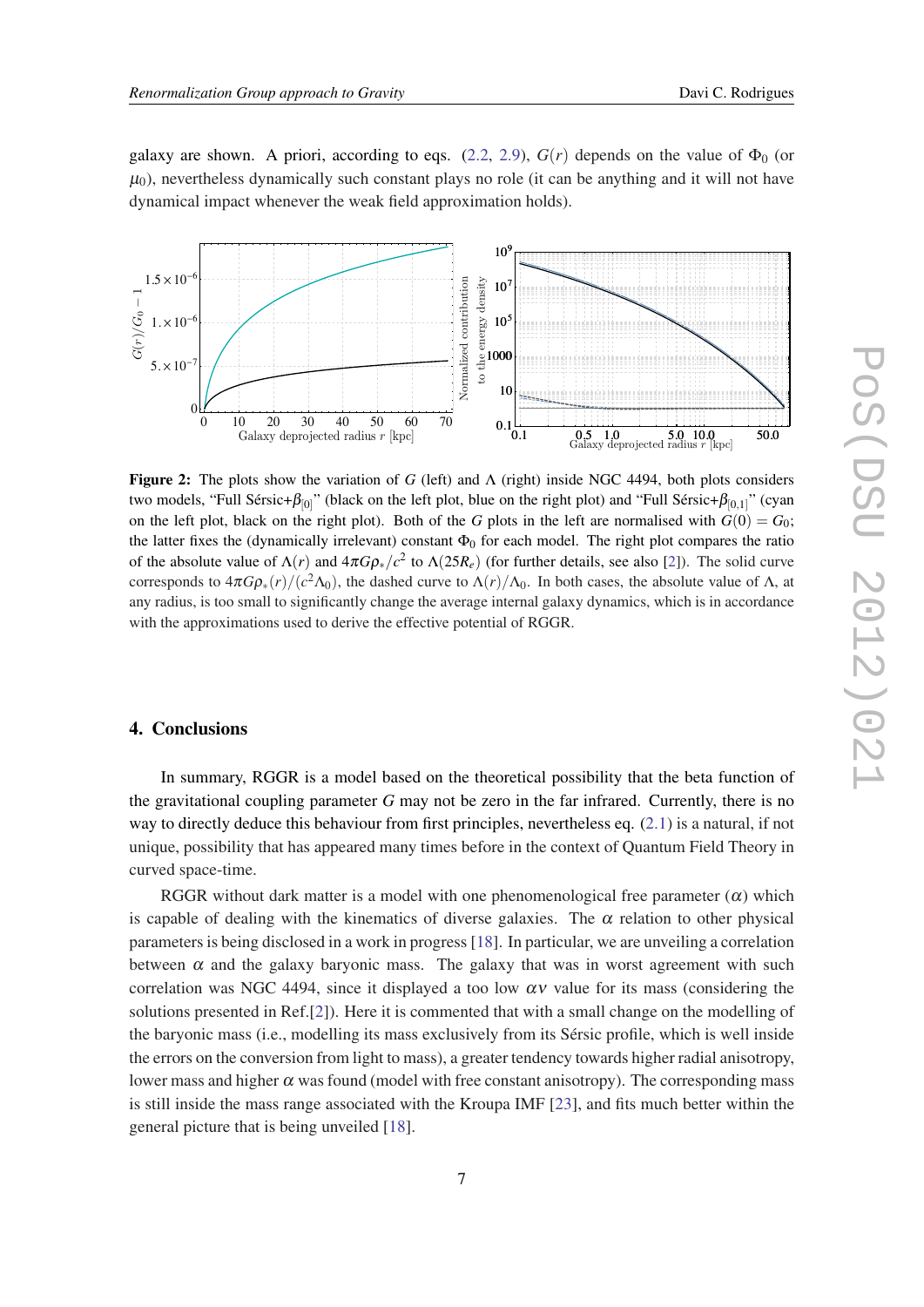#### <span id="page-7-0"></span>Acknowledgements

DCR thanks the DSU organisers for the invitation and for the very nice meeting. DCR and JCF thank CNPq and FAPES for partial financial support. The work of I.Sh. has been partially supported by CNPq, FAPEMIG and ICTP.

#### References

- [1] D. C. Rodrigues, P. S. Letelier, and I. L. Shapiro, *Galaxy rotation curves from General Relativity with Renormalization Group corrections*, *JCAP* 1004 (2010) 020, [[arXiv:0911.4967](http://xxx.lanl.gov/abs/0911.4967)].
- [2] D. C. Rodrigues, *Elliptical galaxies kinematics within general relativity with renormalization group effects*, *JCAP* 1209 (2012) 031, [[arXiv:1203.2286](http://xxx.lanl.gov/abs/1203.2286)].
- [3] D. C. Rodrigues, P. S. Letelier, and I. L. Shapiro, *Galaxy Rotation Curves from General Relativity with Infrared Renormalization Group Effects*, *Proceedings of the International Conference on Two Cosmological Models, ed.: Plaza y Valdés, S.A. de C.V.* (2011) 151–159, [[arXiv:1102.2188](http://xxx.lanl.gov/abs/1102.2188)].
- [4] C. Farina, W. Kort-Kamp, S. Mauro, and I. L. Shapiro, *Dynamics of the Laplace-Runge-Lenz vector in the quantum-corrected Newton gravity*, *Phys.Rev.* D83 (2011) 124037, [[arXiv:1101.5611](http://xxx.lanl.gov/abs/1101.5611)].
- [5] J. C. Fabris, P. L. de Oliveira, D. C. Rodrigues, A. M. Velasquez-Toribio, and I. L. Shapiro, *Quantum corrections to gravity and their implications for cosmology and astrophysics*, *Int.J.Mod.Phys.* A27 (2012) 1260006, [[arXiv:1203.2695](http://xxx.lanl.gov/abs/1203.2695)].
- [6] D. C. Rodrigues, P. L. de Oliveira, J. C. Fabris, and I. L. Shapiro, *Disk and elliptical galaxies within renormalization group improved gravity*, *AIP Conf.Proc.* 1471 (2011) 98–102, [[arXiv:1209.0504](http://xxx.lanl.gov/abs/1209.0504)].
- [7] I. L. Shapiro, J. Sola, and H. Stefancic, *Running G and Lambda at low energies from physics at M(X): Possible cosmological and astrophysical implications, JCAP* 0501 (2005) 012, [[hep-ph/0410095](http://xxx.lanl.gov/abs/hep-ph/0410095)].
- [8] M. Reuter and H. Weyer, *Quantum gravity at astrophysical distances?*, *JCAP* 0412 (2004) 001, [[hep-th/0410119](http://xxx.lanl.gov/abs/hep-th/0410119)].
- [9] M. Reuter and H. Weyer, *Running Newton constant, improved gravitational actions, and galaxy rotation curves*, *Phys. Rev.* D70 (2004) 124028, [[hep-th/0410117](http://xxx.lanl.gov/abs/hep-th/0410117)].
- [10] M. Reuter and H. Weyer, *On the Possibility of Quantum Gravity Effects at Astrophysical Scales*, *Int. J. Mod. Phys.* D15 (2006) 2011–2028, [[hep-th/0702051](http://xxx.lanl.gov/abs/hep-th/0702051)].
- [11] J. T. Goldman, J. Perez-Mercader, F. Cooper, and M. M. Nieto, *The Dark matter problem and quantum gravity*, *Phys. Lett.* B281 (1992) 219–224.
- [12] O. Bertolami, J. M. Mourao, and J. Perez-Mercader, *Quantum gravity and the large scale structure of the universe*, *Phys. Lett.* B311 (1993) 27–33.
- [13] D. A. R. Dalvit and F. D. Mazzitelli, *Running coupling constants, Newtonian potential and nonlocalities in the effective action*, *Phys. Rev.* D50 (1994) 1001–1009, [[gr-qc/9402003](http://xxx.lanl.gov/abs/gr-qc/9402003)].
- [14] O. Bertolami and J. Garcia-Bellido, *Astrophysical and cosmological constraints on a scale dependent gravitational coupling*, *Int. J. Mod. Phys.* D5 (1996) 363–374, [[astro-ph/9502010](http://xxx.lanl.gov/abs/astro-ph/9502010)].
- [15] S. Domazet and H. Stefancic, *Renormalization group scale-setting in astrophysical systems*, *Phys. Lett.* B703 (2011) 1–6, [[arXiv:1010.3585](http://xxx.lanl.gov/abs/1010.3585)].
- [16] D. C. Rodrigues, B. Koch, and O. Piattella *Work in progress*.